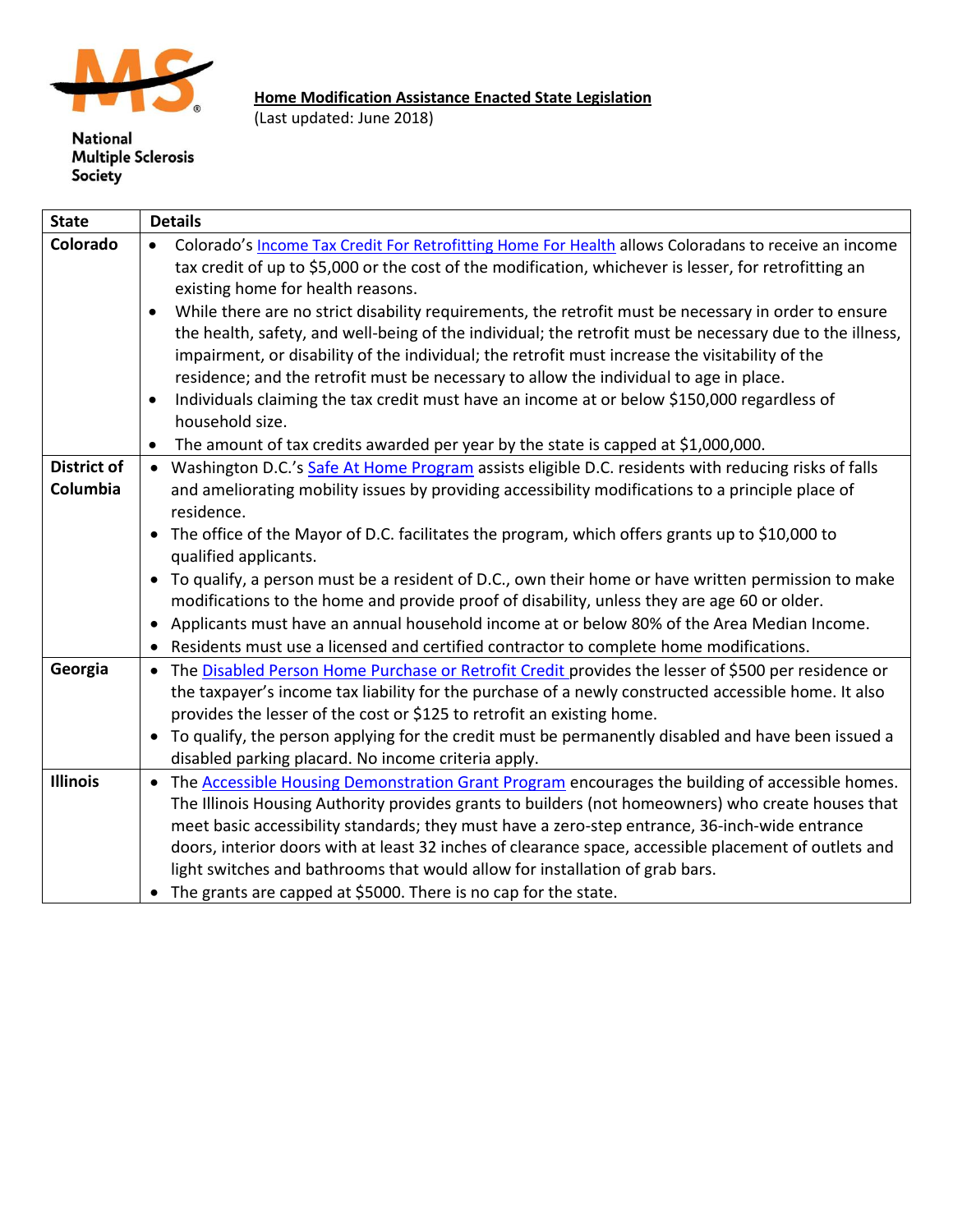| <b>State</b>    | <b>Details</b>                                                                                                     |
|-----------------|--------------------------------------------------------------------------------------------------------------------|
| <b>Kansas</b>   | • The Kansas Disabled Access Tax Credit provides a state tax credit for any resident individual                    |
|                 | taxpayer for the purpose of making an existing home accessible for individuals with a disability.                  |
|                 | Individuals are eligible for sliding-scale reimbursement for a certain percentage of their expenditure,            |
|                 | depending on their income, up to a maximum of \$9,000, whichever is less. Individuals with tax                     |
|                 | liability below \$2,250 are allowed a refundable credit; those with tax liability of \$2,250 or more can           |
|                 | carry forward the credit (if it exceeds their income tax liability) for up to four years.                          |
|                 | The Kansas credit is also available for corporate filers who modify a business to make it more                     |
|                 | accessible. Business taxpayers are able to receive 50% of the expenditure, or \$10,000, whichever is               |
|                 | less. Businesses are allowed to carry forward any amount of credit over their tax liability for up to              |
|                 | four years.                                                                                                        |
|                 | Income criteria apply, but not disability criteria. Only individuals with an adjusted gross income of              |
|                 | \$55,000 or less are eligible to receive the credit. The program is intended to increase accessibility             |
|                 | for people with disabilities-but the person or business owner applying for the credit does not have                |
|                 | to be disabled to be eligible.                                                                                     |
|                 | The state has not set an annual funding cap for the credit.<br>$\bullet$                                           |
| Louisiana       | Louisiana's Accessible and Barrier-Free Tax Credit authorizes an income tax credit for the owner of<br>$\bullet$   |
|                 | a newly constructed one- or two-family dwelling that includes certain accessible and barrier-free                  |
|                 | design elements. Homeowners may also receive a credit for existing dwellings that are renovated                    |
|                 | to include accessible and barrier-free design elements.                                                            |
|                 | Home owners will receive the lesser of \$5,000 or the cost of the modifications.<br>$\bullet$                      |
|                 | To be eligible to claim the credit, the taxpayer's household must include an individual with a<br>$\bullet$        |
|                 | physical disability that requires, or will require, the inclusion of accessible and barrier-free design            |
|                 | elements in the dwelling. A homeowner can also claim the credit if they rent their dwelling to an                  |
|                 | individual who requires an accessible residence.                                                                   |
|                 | Excess, unused credit may be carried forward and applied to subsequent tax liability for five years.<br>$\bullet$  |
|                 | There are no income or disability criteria for this credit.<br>٠                                                   |
|                 | The program has a fund cap of \$500,000 for the state, and provides for the claim of credits on a<br>$\bullet$     |
|                 | first-come, first-served basis.                                                                                    |
| <b>Maine</b>    | Maine Public Law, Chapter 503 created a tax credit of up to \$9,000 for a homeowner to make<br>$\bullet$           |
|                 | modifications to an existing residence. Any unused portion of the credit can be carried over for up                |
|                 | to four years.                                                                                                     |
|                 | The law includes disability and income requirements; the credit would be available for those making<br>$\bullet$   |
|                 | \$55,000 or less. The amount of the credit would be further tiered based on income, with those                     |
|                 | making \$25,000 or less receiving the full credit and those making \$55,000 receiving 50% of the                   |
|                 | maximum credit. The credit is intended for use by people with disabilities or physical hardship,                   |
|                 | though it does not contain strict disability requirements.                                                         |
|                 | The law is intended for homeowners, not builders, and for retrofits rather than new construction.<br>$\bullet$     |
|                 | The state funding cap will be set at \$1 million annually.<br>$\bullet$                                            |
| <b>Maryland</b> | The Independent Living Tax Credit provides an individual with a credit against the State income tax<br>$\bullet$   |
|                 | equal to 50% of renovation costs that increase the accessibility and visitability of an existing home.             |
|                 | The credit cannot exceed \$5,000 and there is a state cap of \$1 million each calendar year.<br>$\bullet$          |
|                 | The credit cannot be carried forward.<br>$\bullet$                                                                 |
|                 | Residents must apply for the tax credit with the Department of Housing and Community<br>$\bullet$                  |
|                 | Development and file an amended tax return.                                                                        |
|                 | Regulations for the tax credit including the criteria for application are to be set by the Department<br>$\bullet$ |
|                 | of Housing and Community Development for tax years after December 31, 2017.                                        |